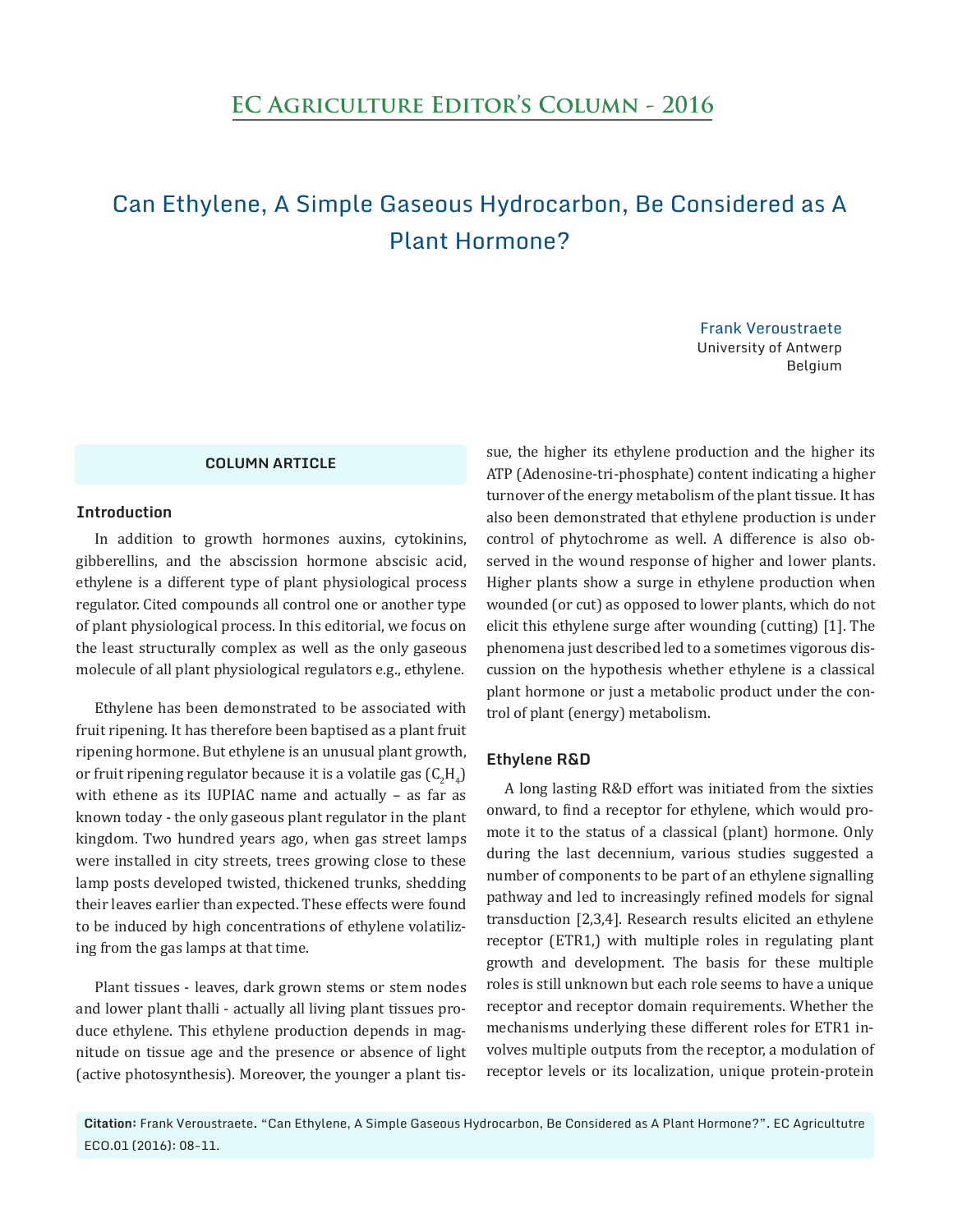interactions or some combination of these factors, is still an open question. Hence, a role as hormone in plants for ethylene is not fully corroborated, by a complete description of a signal transduction pathway involving ethylene [4].

#### **Is Ethylene a ripening hormone?**

The best-known effect of ethylene is the promotion of fruit ripening. Ethylene stimulates (regulates?) the conversion of starch and acids to sugars. This process is very often accompanied (or initiated) by the so-called climacteric. A climacteric in fruits, is a surge in respiration in the fruit tissue cells, delivering the energy for the conversion of starch and fruit acids into sugars, converting the fruit tissue from a sour to a sweet taste. This respiration surge is accompanied (or initiated?) by a strong increase in ethylene production as well. The climacteric is a stage of fruit ripening associated with a rise in respiration and increased ethylene production. Apples, bananas, melons, apricots, tomatoes (among others) are climacteric fruit types. Citrus, grapes, strawberries are non-climacteric fruits hence, they ripen without the respiratory and ethylene burst. Hence ethylene is strongly correlated with the ripening of fruit from different plant species, but this process is certainly not universal in the plant kingdom and a correlation does not imply a regulatory function in ripening either. Nevertheless, people sometimes store unripe fruit, such as avocados, in sealed bags to accelerate ripening. Ethylene released by the first fruit to mature will speed up the maturation of the remaining fruits in the bag.



**Figure 1:**The ripening of dates.

Hence, ethylene from one fruit in a closed recipient reaching its climacteric, promotes the ripening of the other fruits in the recipient. This is observed with the ripening of dates, apples and tomatoes, but in principle also other climacteric fruits. Therefore, the commercial importance of ethylene as a ripening promoter of fruits of different (climacteric) plant species is without question. Moreover, ethylene not only accompanies ripening and especially the climacteric, but also promotes an equal phasing in time of a batch of ripening fruits. This principle is applied at a very large scale in fruit cargo ships transporting for example bananas from the region of production (South and Central America) to many ports in the Northern hemisphere (Northern America, Europe), for bananas to be sold on the food markets.



**Figure 2:** The 8 ripening stages of bananas, from unripe (1) to ripe (7).

When the bananas arrive in the port of destination they have all ripened to about the same ripening stage (3.5 to 4, as illustrated in Figure 2). Evidently it is important that bananas - when sold in a warehouse - are not in different stages of ripening, but preferably in the same ripening stage and readyfor consumption (ripening stages 5 and 6 as shown in Figure 2).

As a conclusion, I would like to derive some practical suggestions with regard to ethylene use in ripening processes of climacteric fruits. Ethylene is a plant growth regulator which postharvest physiologists have studied in an attempt to understand, especially fruit ripening. I am convinced that the monitoring of ethylene can become an extremely valuable tool in the fruit industry's attempts to continue to

**Citation:** Frank Veroustraete. "Can Ethylene, A Simple Gaseous Hydrocarbon, Be Considered as A Plant Hormone?". EC Agricultutre ECO.01 (2016): 08-11.

09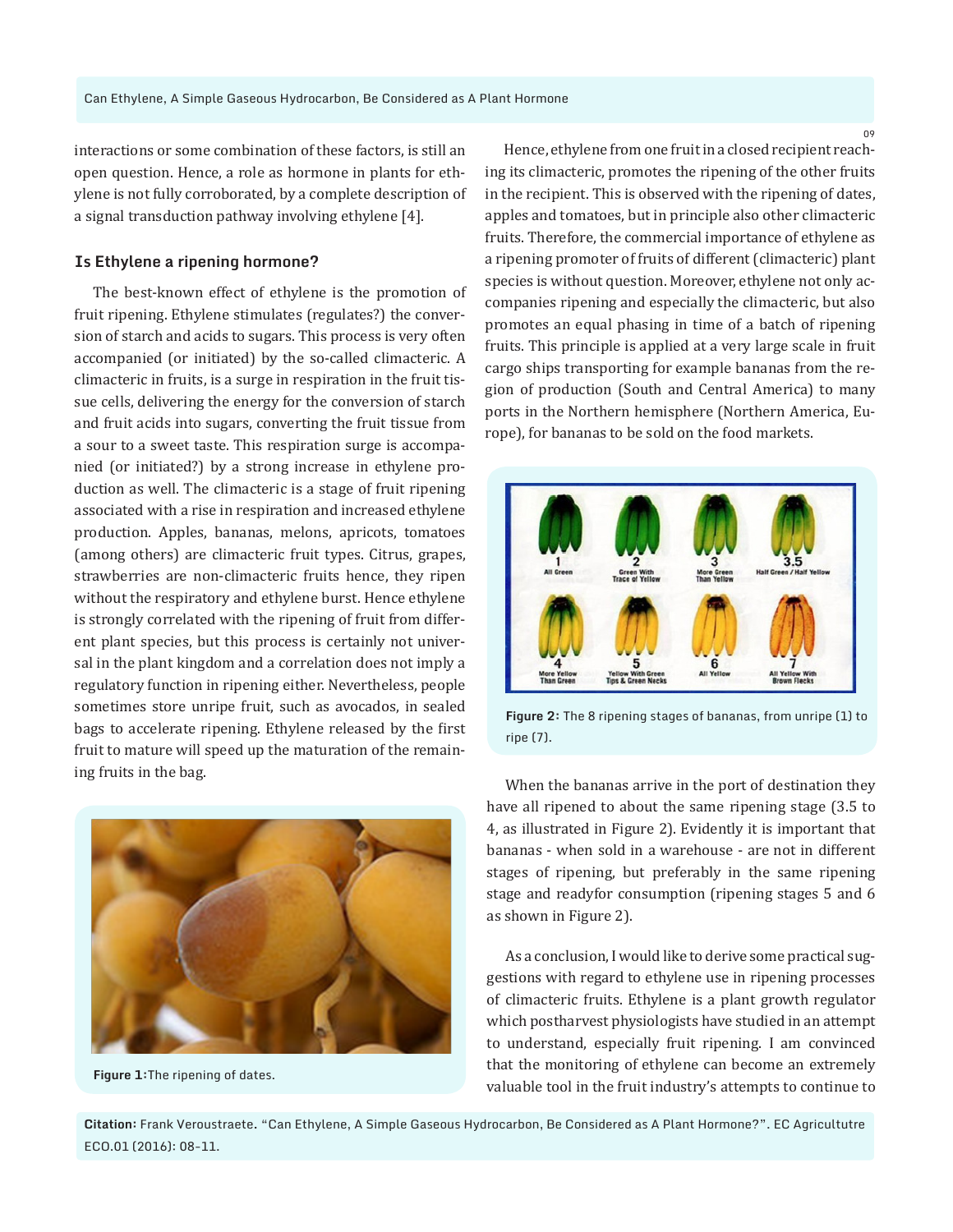improve ripe fruit quality and taste. Ethylene monitoring, allowing to control the ripening process, should become commonplace in the fruit industry. Research efforts on ethylene need to be directed towards the commercial application of ethylene monitoring technology and hence, the development of fruit ripening management systems.

#### **Ethylene monitoring techniques**

Monitoring of ethylene (and  $CO_{2}$ ) production very often completes the picture of any ethylene research topic or application. Therefore, the search for suitable ethylene monitoring methods for various plant species either in the field, greenhouse, laboratory or storage facility, is strongly advised [5].Three main categories of methods for ethylene monitoring of plants and fruits can be cited:

1) GC detection; 2) Electrochemical sensing 3) Optical detection.

Figures 3, 4 and 5 demonstrate the three monitoring principles here above.



**Figure 3:** Gas chromatographic monitoring. Several configurations have been developed using gas chromatographs (GC's). Both sampling and injection into the column have been improved over the years. (A) Manual GC injection has been done with syringes. (B) Auto-injector-facilitated injection brought higher accuracy and allowed to process a larger number of samples. (C) (Cryogenic) Adsorption/ desorption units are used to accumulate ethylene for several minutes to increase the detection limit to the ppb range. Several detection schemes have been implemented using a less sensitive detector, such as the thermal conductivity detector (TCD). Later on detectors sensitive to hydrocarbons – especially the flame ionization detector (FID) – or for aromatic and olefin hydrocarbons – the photo-ionization detector (PID) – have been developed and became the most commonly used detector technologies for ethylene monitoring based on the use of GC's.



**Figure 4:** Electrochemical sensing. With this technique, ethylene diffuses through a barrier into the sensor, which consists of a sensing electrode (anode, A), a counter electrode (cathode, C) and a reference electrode (R) covered by a thin layer of an electrolytic solution (E). If an electrical potential is applied to the anode (most recently made of gold particles) ethylene is catalytically oxidized, resulting in a current change proportional to the ethylene concentration. An advantage of this technique is its capacity for continuous monitoring of ethylene. A disadvantage is its low sensitivity.



**Citation:** Frank Veroustraete. "Can Ethylene, A Simple Gaseous Hydrocarbon, Be Considered as A Plant Hormone?". EC Agricultutre ECO.01 (2016): 08-11.